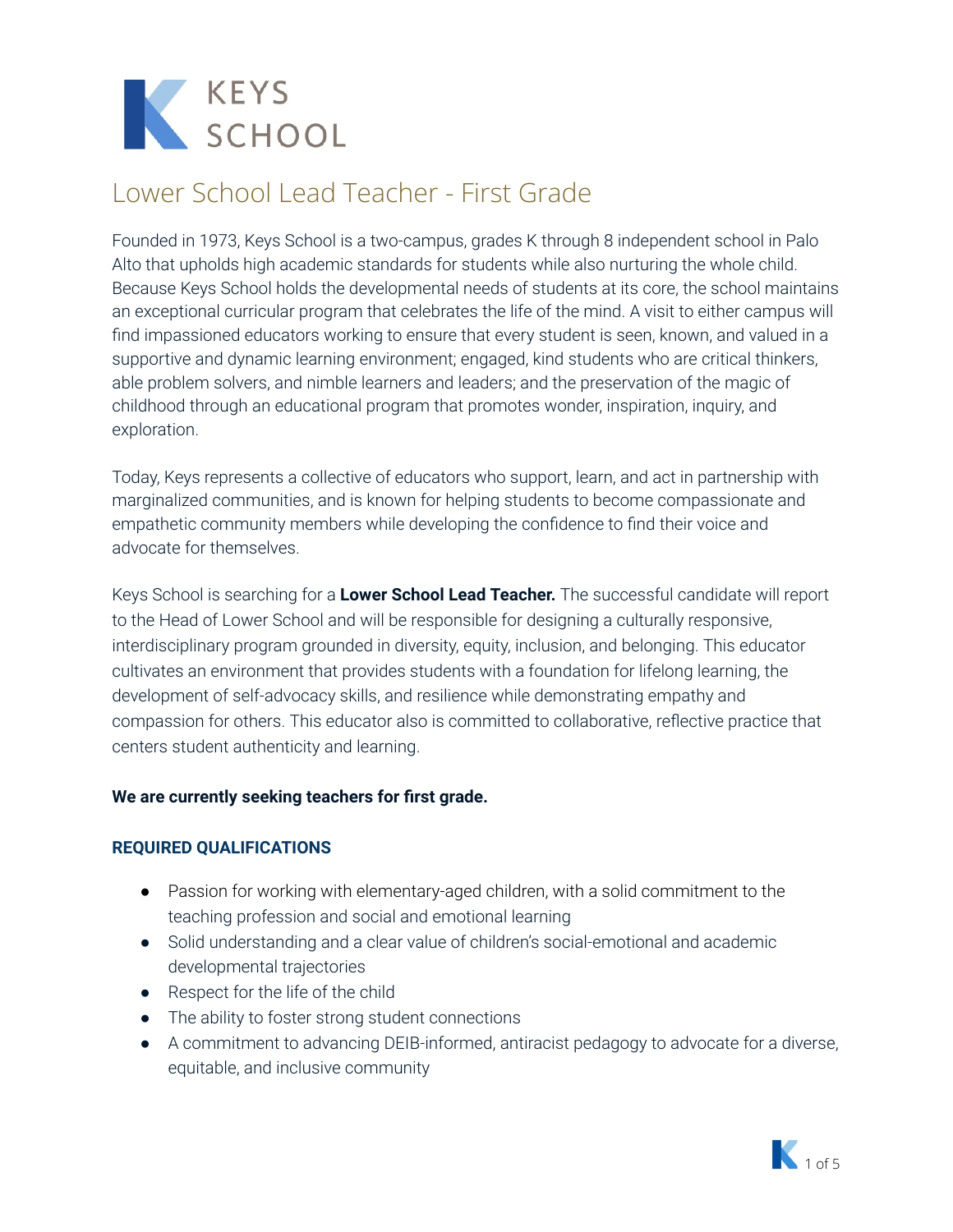# K KEYS<br>SCHOOL

# Lower School Lead Teacher - First Grade

- Knowledge of curriculum standards and instructional strategies for elementary grade levels
- Facility with a wide array of thematic, student-centered, project-based pedagogy and assessment practices
- Flexibility in implementing educational programs in a variety of contexts (on-campus, hybrid, fully remote)
- Strong organizational, verbal, and written communication skills
- A commitment to continuous improvement, lifelong learning, and professional development
- Drive to be an active researcher of best pedagogical practices, innovative teaching methods, and assessment tools
- A growth mindset and value feedback as a tool for growth
- The ability and willingness to work in teams and collaborate extensively with colleagues, and work across differences (intellectually and socially)
- Consistent engagement in strong, respectful, and gracious interpersonal and professional communication
- Initiative, internal motivation, and a willingness to take on responsibilities beyond those explicitly defined
- Experience with differentiated instructional practices and/or a background in special education
- An educational ideology consistent with that of the school
- A sense of humor
- A Bachelor's Degree and completion of a teacher education/ associate teacher program

### **PREFERRED QUALIFICATIONS**

- Master's degree in education or related field
- Five years of related professional experience
- Familiarity with the Singapore Math and Responsive Classroom approaches preferred
- Familiarity with remote learning technologies and practices preferred
- Experience interfacing with families and the larger school community
- **●** A deep understanding of emotion science eg: Yale Center for Emotional Intelligence, Institute for Social-Emotional Learning, CASEL, Responsive Classroom, and/or Bank Street's ERP (Emotionally Responsive Practice).

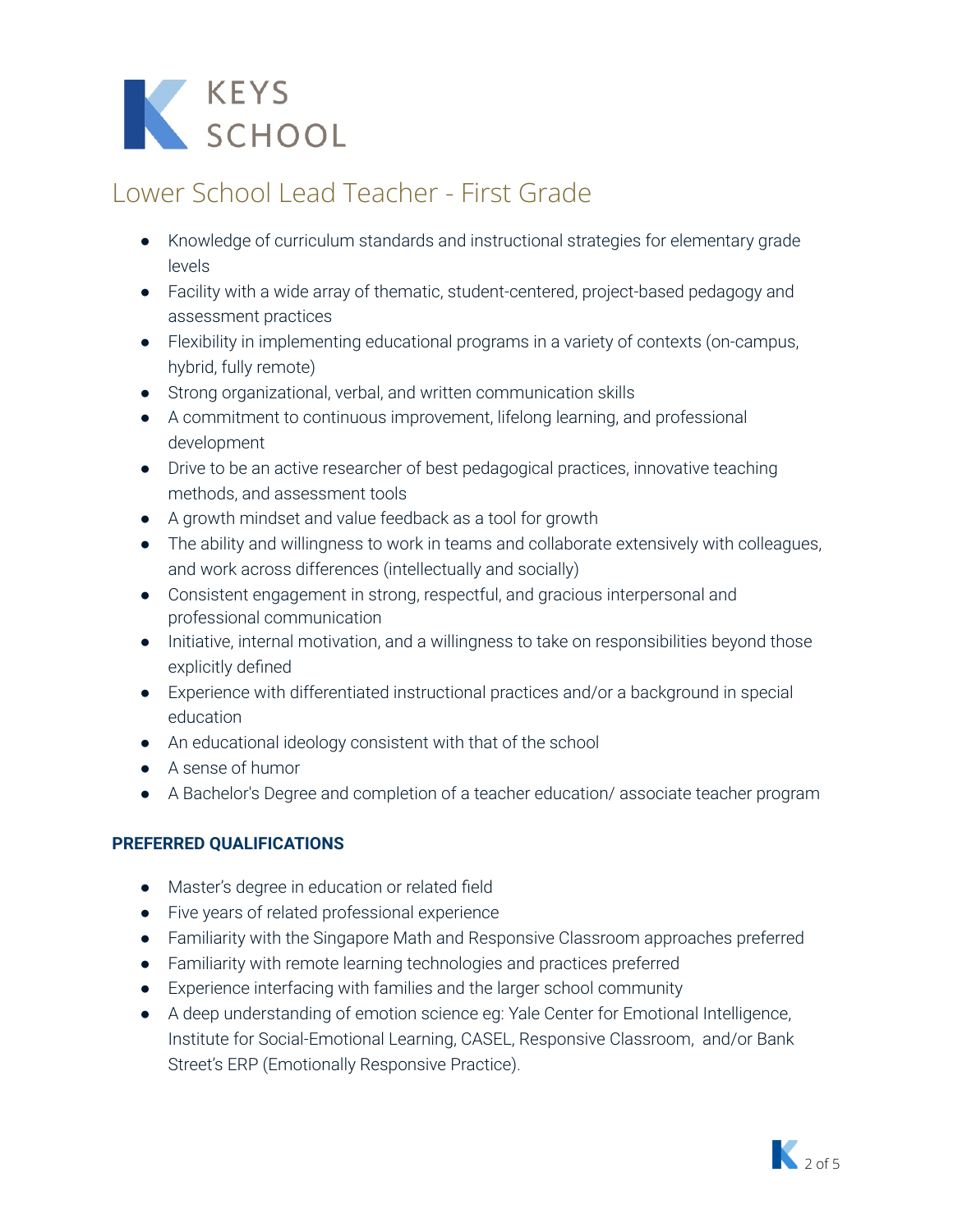

● Experience with curricular mapping/scope and sequence development, with UbD / backward planning principles and PBL lesson planning a plus

#### **PROFESSIONAL RESPONSIBILITIES**

- Use classroom management approaches that develop intrinsic motivation, student agency, and self-reflection. Frame mistakes as opportunities to learn, while ensuring the safety, social-emotional learning, and well-being of all classroom community members
- Contextualize developmentally-appropriate classroom experiences around essential understandings, interdisciplinary integration, and antiracist pedagogy
- Integrate community resources and/or partnerships into learning experiences
- In collaboration with grade-level team and Assistant Head of Lower School, develop research- and skills-based yearlong and unit learning plans using the UbD framework
- Use a variety of formative and summative assessment data to differentiate instruction
- Leverage educational technology, including iOS, Seesaw, SMART Board, Zoom, and Google Workspace to design and implement learning experiences that can be deployed in-person and online
- In collaboration with the Lower School Technology Integrationist, judiciously incorporate 1:1 iPads/ MacBook Air devices and software into instruction
- Collaborate with specialists in Physical Education, Self-Science, Spanish and Mandarin World Language, Science, Music, Art, and Technology to develop integrated units of inquiry
- Actively engage in the school community by participating in faculty meetings, recess and lunch duties, and additional school events
- In collaboration with Assistant Head of Lower School, mentor and supervise assistant/ associate teachers
- Communicate about the classroom program and learning with families through face-to-face conversations, newsletters, emails, and other electronic communication
- Actively participate in professional development with a growth mindset and a healthy sense of humor
- Maintain professional collegial relationships that encourage sharing, planning, and working together toward enhanced instructional skills and student success
- Model positive behaviors for students and colleagues that align with the school's core values, emphasizing social and emotional skills

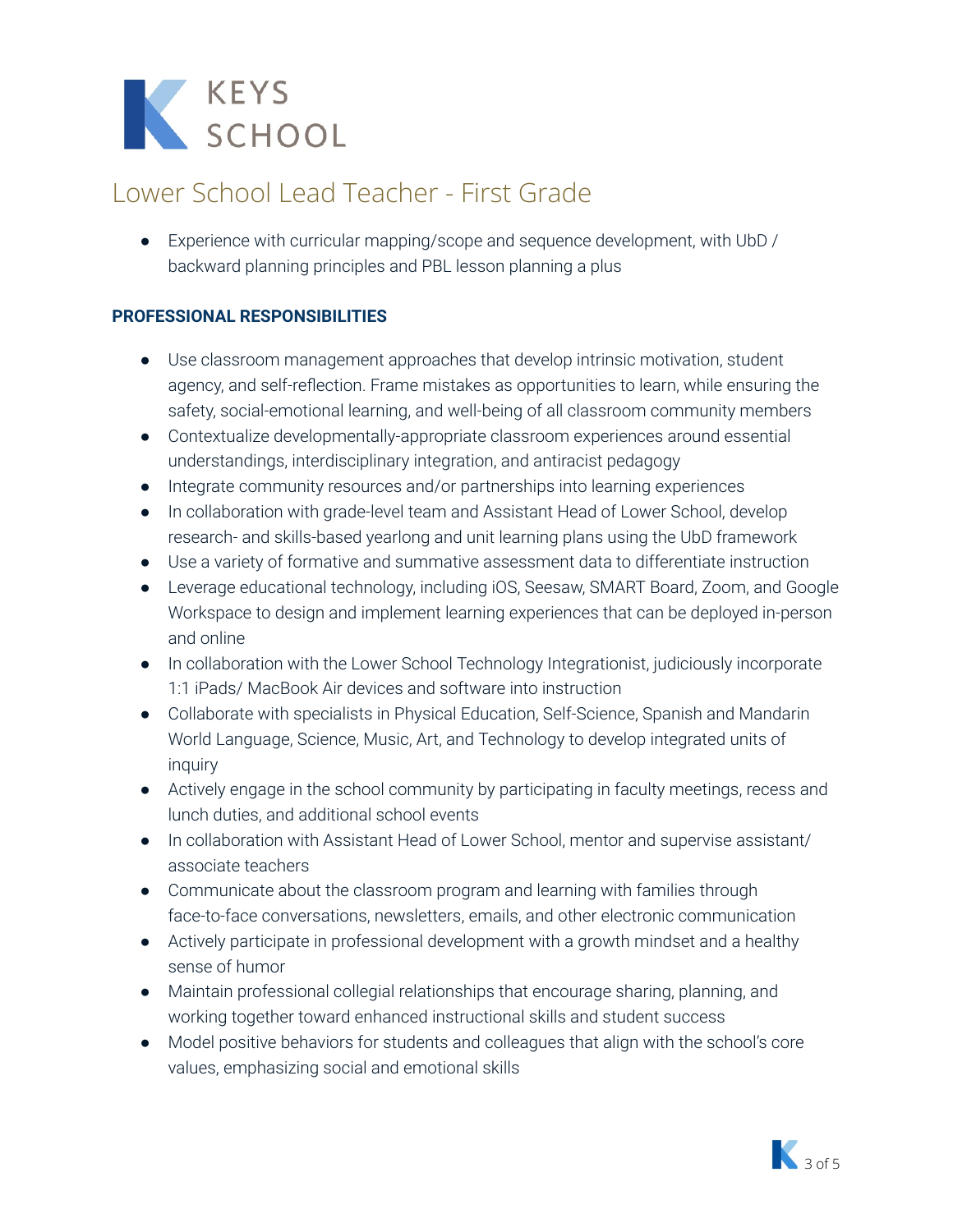

- Monitor own beliefs and behavior to ensure that high expectations are held for all students regardless of socioeconomic status, race, gender, or other personal characteristics
- Engage in ongoing and essential work to foster a culture of respect, equity, belonging, and inclusion

Compensation is competitive and commensurate with education and experience. Health and retirement benefits, including TIAA-CREF, are part of the compensation package.

#### **PHYSICAL DEMANDS**

The physical demands described here are representative of those that must be met by an employee to successfully perform the essential functions of the job. Reasonable accommodations may be made to enable individuals with disabilities to perform the essential functions.

The employee must occasionally lift and/or move up to 30 pounds. Specific vision abilities required by this job include close vision, the ability to adjust focus, and sound hearing. The ability to speak clearly and coherently is also necessary. On occasion, the employee is required to stand, walk, stoop, kneel, crouch, crawl, run, and/or jump.

#### **TO APPLY, PLEASE PROVIDE THE FOLLOWING DIGITALLY:**

Guided by its mission and respect for every child's life experience, the "Keys School challenges students to develop a keen intellect and a generous spirit, to advocate for themselves and others, and to honor curiosity and reflection in an increasingly hurried world." We look forward to the opportunity to learn more about your interest.

- 1. Cover letter addressed to Betsy Doss (she/her), Head of Lower School. The letter should describe your interest, experience, and commitment.
- 2. Statement of educational philosophy.
- 3. Curriculum vitae.
- 4. List of three references with contact information.

Email the above as attachments to [jobs@keysschool.org.](mailto:ericmeneses@keysschook.org)

Only electronic applications will be accepted. Thank you.